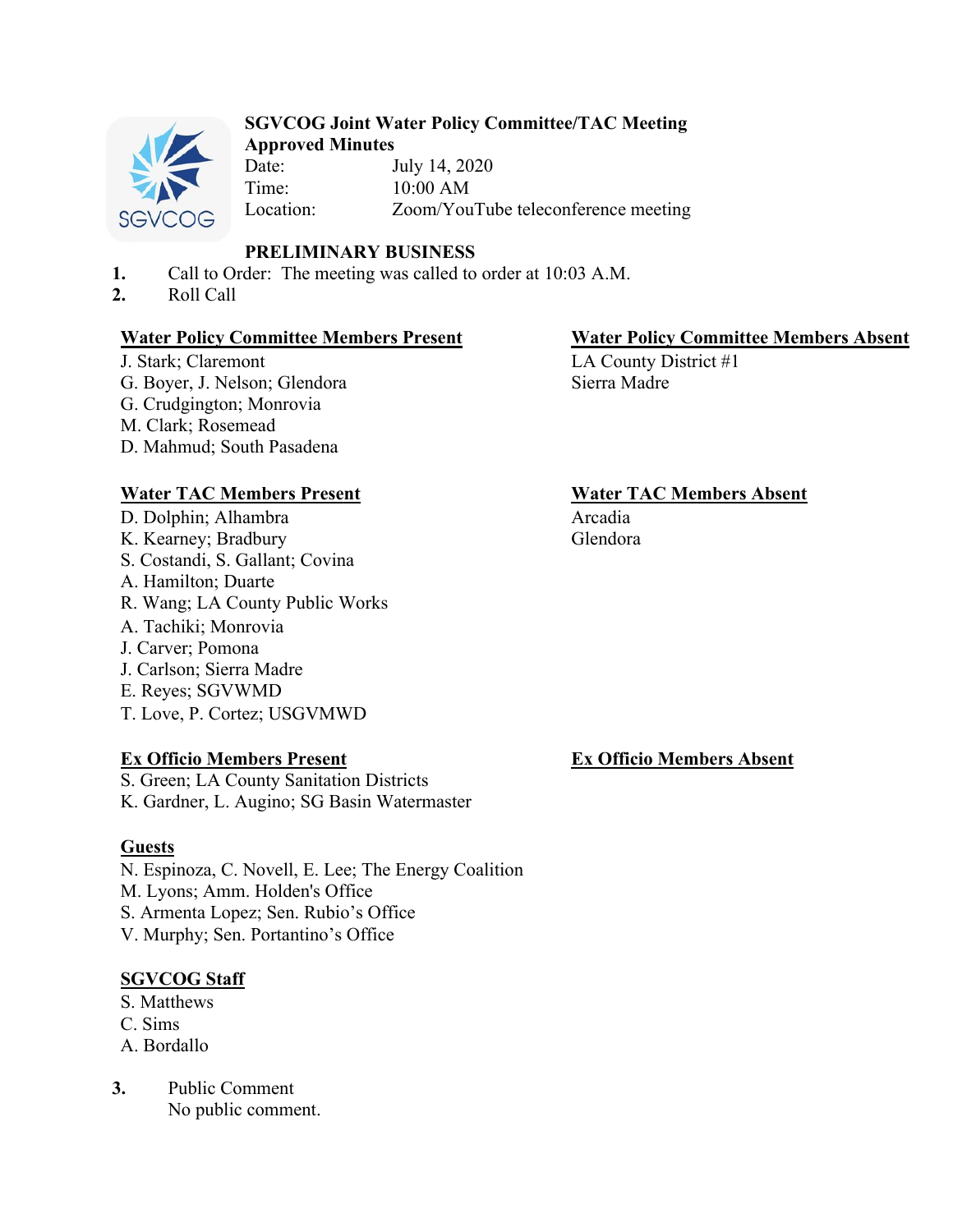**4.** Changes to Agenda Order. No changes to agenda order.

## **CONSENT CALENDAR**

**5.** Water Committee/TAC March Meeting Minutes **There was a motion to approve the consent calendar. (M/S: G. Crudgington/J. Stark)** 

**[MOTION PASSED]** 

| <b>AYES:</b>    | Claremont; Glendora; Monrovia; Rosemead; South Pasadena; Alhambra;         |  |
|-----------------|----------------------------------------------------------------------------|--|
|                 | Bradbury; Covina; Duarte; Monrovia; Pomona; Sierra Madre; LA County Public |  |
|                 | Works; USGVMWD                                                             |  |
| <b>NOES:</b>    |                                                                            |  |
| <b>ABSTAIN:</b> |                                                                            |  |
| <b>ABSENT:</b>  | Arcadia; Sierra Madre; LA County District 1                                |  |

# **PRESENTATIONS**

**6.** Southern California Regional Energy Network (SoCalREN) Public Agency Programs N. Espinoza provided an overview of the SoCalREN Public Agency Programs and the Energy Coalition, the implementor of SoCalREN chosen by LA County. C. Novell provided an overview of energy services for water agencies and he work SoCalREN has completed with the City of Monrovia. There were clarifying questions on stormwater infrastructure project energy savings and on Edison's Time-of-Use rate plans. There was a discussion on Edison's upcoming rate increase.

# **ACTION ITEMS**

**7.** H.R. 2 (DeFazio) – INVEST in America Act

S. Matthews provided an overview of the bill which would invest \$1.5 trillion in federal spending across a range of infrastructure areas including wastewater and drinking water, transportation, clean energy, affordable housing, healthcare, schools, and broadband. There was a discussion on the bill, on concerns with earmarks, and on the bill's job creation. There were also concerns that with the current pandemic and subsequent recession that it is not an appropriate time to commit to spending \$1.5 trillion.

# **There was a motion to recommend the Governing Board support H.R. 535. (M/S: G. Crudgington /J. Stark)**

### **[MOTION PASSED]**

| AYES:           | Claremont; Monrovia; South Pasadena |  |
|-----------------|-------------------------------------|--|
| <b>NOES:</b>    | Glendora; Rosemead                  |  |
| <b>ABSTAIN:</b> |                                     |  |
| <b>ABSENT:</b>  | Sierra Madre; LA County District 1  |  |

### **[MOTION PASSED]**

| <b>AYES:</b>             | Bradbury; Covina; Duarte; Monrovia; Pomona; Sierra Madre; USGVMWD |
|--------------------------|-------------------------------------------------------------------|
| NOES:                    |                                                                   |
| <b>ABSTAIN:</b> Alhambra |                                                                   |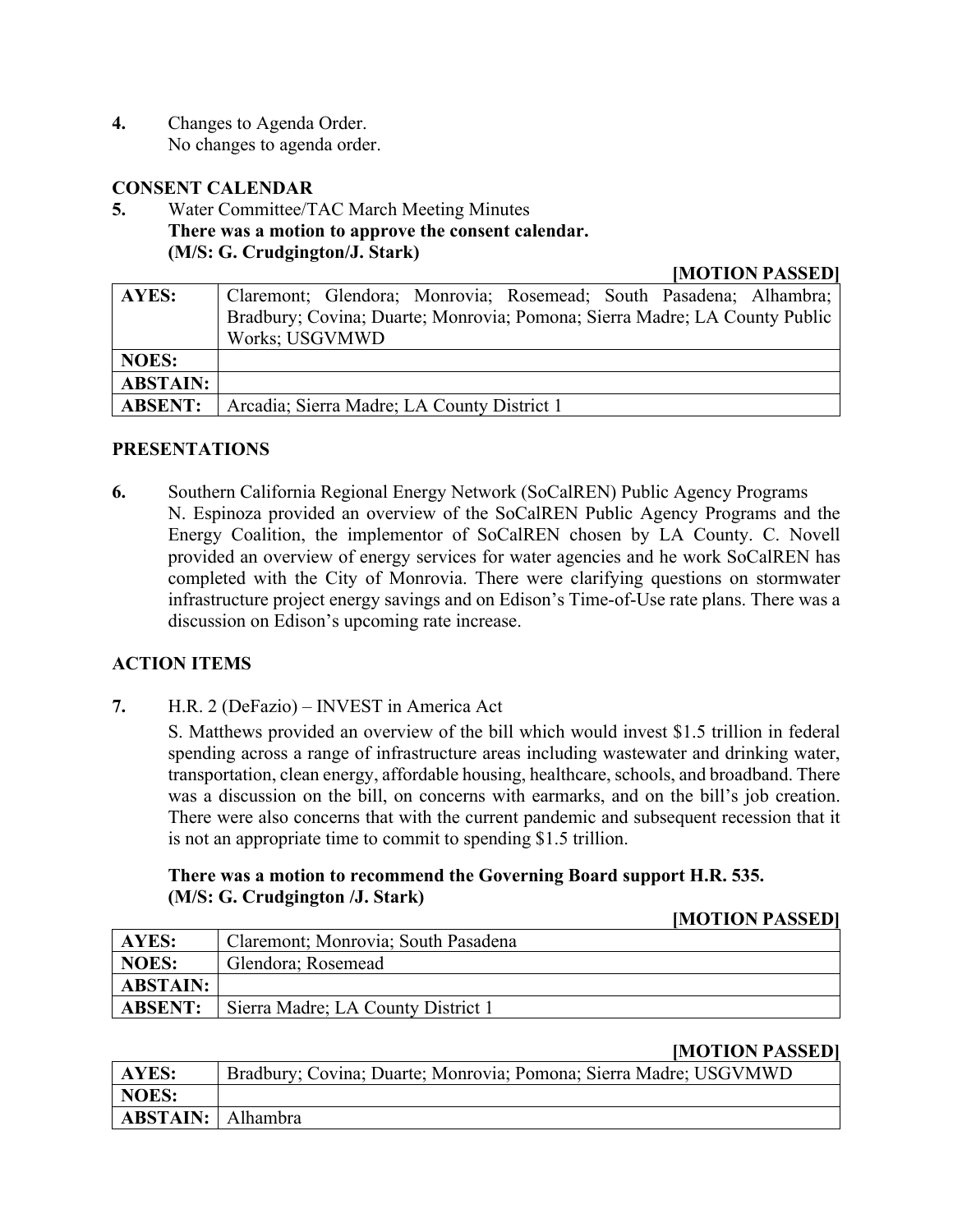### **ABSENT:** Arcadia; Glendora

#### **DISCUSSION ITEMS**

#### **8.** MS4 Permit Coordination

S. Matthews requested feedback on the COG's procurement of technical consultant services to assist the Committees with negotiating the MS4 Permit and integrating the Safe Clean Water Program into the Permit. There were concerns about consultant conflict of interest. Technical Advisory Committee will consist of 4 external staff members. If TAC members were interested in being on interview committee, they were to email S. Matthews.

# **9.** S.B. 205 (Hertzberg) Implementation and the Industrial General Permit

G. Crudgington asked the Committee for feedback on SB 205 implementation in the cities, response from the Regional Board, and if there were any problems we should address. Regional Board has been slow to responding to requests of businesses. There needs to be better coordination between the Regional Board and businesses. Cities discusses implementing business license fees. S. Matthews will follow-up with multi-language FAQs and contact information.

### **UPDATE ITEMS**

**10.** Safe Clean Water Program

D. Mahmud provided an update on call with Supervisor Barger's staff to discuss concerns with the program's scoring criteria and scoring committee vacancy. There were updates on the San Gabriel Valley SIPs and the municipal transfer agreement templates.

**11.** MS4 Monitoring Data Review Report S. Matthews provided an update on the Regionwide Trends section of the MS4 Monitoring Data Review Report.

### **12.** Legislative Updates

S. Armenta Lopez provided an update on legislative schedule. There will be no committee hearings until the end of July.

**13.** Litigation Update No updates.

# **14.** E/WMP Updates

D. Dolphin provided update on E/WMP website that will outline projects. The E/WMP is working on an Annual Report and will meet in August via Zoom.

- **15.** Water TAC Chair Report The TAC has discussed SCW updates, the MS4 permit, and SB 205.
- **16.** Water Supply Update